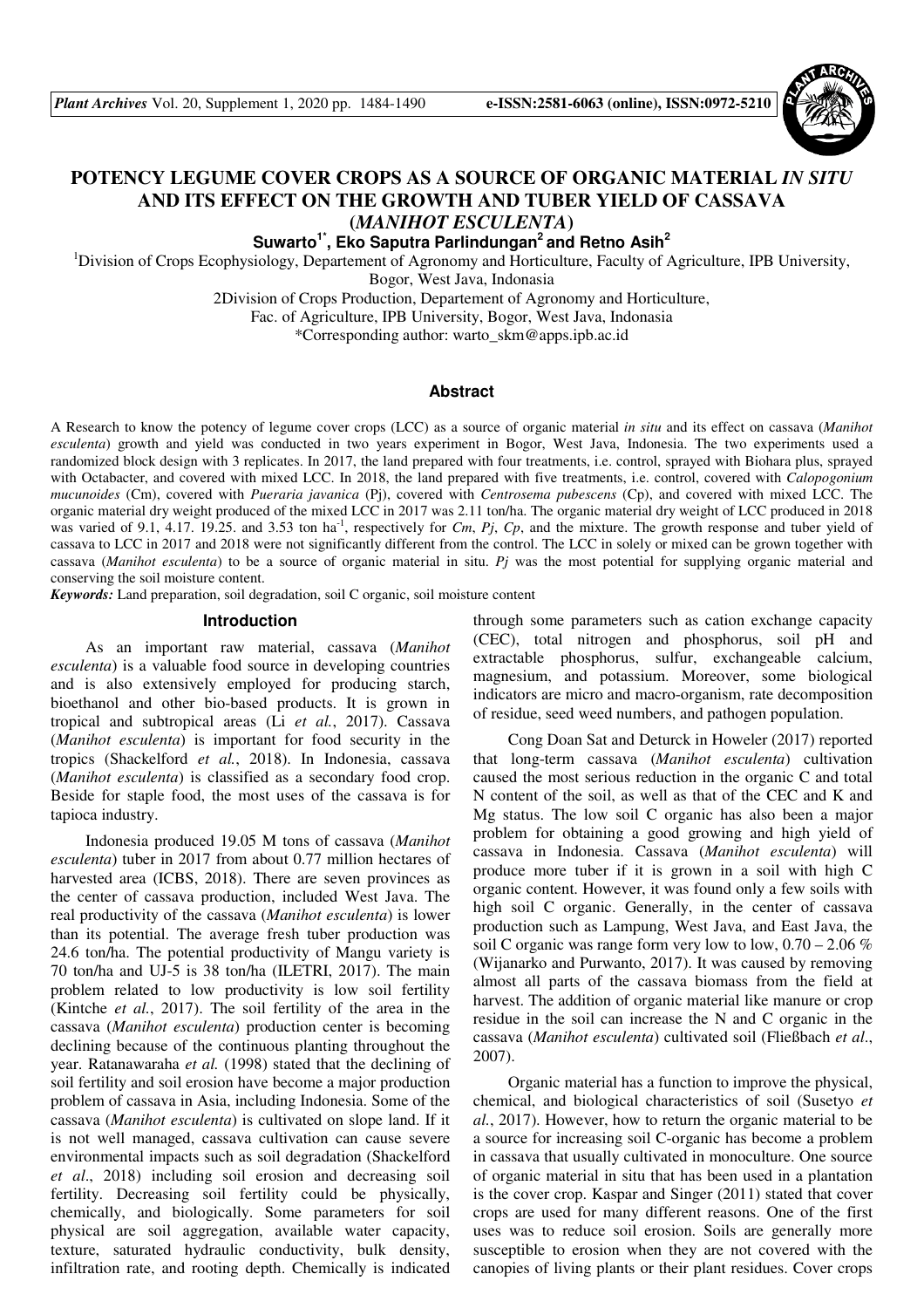is also fungtioned as a green manure and a living mulch. Green manure cover crops are usually legume that fix N. Living mulch are cover crops that are growing both during and after the cash crop growing season. Sharma *et al.* (2018) also stated that cover crops are grown to improve soil fertility, prevent soil erosion, enrichment and protection of soil, and enhance nutrient and water availability, and quality of soil. Similarly, by using some kinds of legume cover crops (mucuna, cowpea, and dolichos), Mulinge *et al.* (2017) reported that the soil moisture content increase with the range of 13.6 – 49.0% compared to the control, without legume cover crops. Several studies indicate that cover crops could replace anthropogenic inputs and enhance crop productivity (Wittwer, 2017)

Candog-Bangi & Cosico (2007) reported that using a legume cover crop is an effective way of decreasing soil erosion on agriculture land. Chozin *et al*. (2014) stated that bio-mulch can be used to increase crop production. *Pueraria javanica* (Pj), *Colopogonium mucunoides* (Cm), and *Centrocema pubescens* (Cp) have been used as bio-mulch, insole or in the mixture. Feedipedia (2016) desribed that Pj is a vigorous, dense-growing vine cultivated in tropical countries as cover crop, green manure and fodder for livestock. The stems of Pj may root from the nodes and then develop many branches. Cm is a vigorous, hairy annual or short-lived perennial trailing legume. The Cm can reach several meters in length and form a dense, tangled mass of foliage, 30-50 cm deep. The root system of Cm is dense and shallow, at most 50 cm deep. Cp is is evergreen perennial climber growing to 0.5 m at a fast rate. The Cp is shade tolerant, and can persist even with shade levels as high as 80%. The LCC in the mixture was more suggested for decreasing some effects of the unfavorable environment such as the present of drought and the attack of pests and disease.

The legume cover crops has been used in plantation as a cover crop for decreasing erosion, suppressing weed growth, maintaining soil moisture content, adding organic material and enriching soil fertility. Refer to the use of legume cover crops in plantation, the research for studying the potency of the legume as a source of organic material and its effect on the growth and yield of cassava is necessary to be conducted.

#### **Materials and Methods**

There were two experiments conducted in two locations in Bogor, West Java, Indonesia, in two years experiment. In the first year, a Mangu variety was planted from August 2016 to June 2017 with four treatments of land preparation in Ciampea Udik, as one area of the cassava production center in Bogor. The treatments were the land without any treatment as control (P0), the land sprayed with Biohara Plus (P1), the land sprayed with Octabacter (P2), and the land covered with mixed LCC (P3). The experiment used a randomized block design with 3 replicates. Biohara plus and Octabacter are organic liquid fertilizers contain macronutrients, micronutrients, and microorganisms. The mixed LCC consists of Cm, Pj, and Cp. The each experimental unit (20 m x 8 m) was prepared by plowing and harrowing, then it formed to be 8 ridges with 20 m length. At 1 week before planting, the ridges were sprayed by Biohara plus (P1) and by Octabacter (P2) with a concentration of 5 ml  $L^{-1}$  and spray volume 300 L ha<sup>-1</sup>. The mixed LCC (P3) was also planted at 1 week before planting with the composition dose of *Cm*, *Pj*, and  $C_p$  were respectively 6, 4, and 4 kg ha<sup>-1</sup>. The mixed LCC

was planted on the ridge with a planting space of 20 cm x 20 cm. Each hole was planted 0, 28 g seed of the mixed LCC. The stem cutting of cassava (*Manihot esculenta*) with 25 cm length was planted on the ridge with 1 m distance. The fertilizers applied were 90 kg N, 54 kg  $P_2O_5$ , and 90 kg  $K_2O$ per hectare, refer to Suwarto *et al.* (2015). The fertilizers of Urea (45%N) was applied 1/3 dose at planting time and 2/3 dose at 4 weeks after planting. All dose of  $SP-36$  (36% $P_2$ O) and KCl  $(60\%K_2O)$  were applied at planting time. The fertilizers were applied with band placement at 10 cm surrounding the cassava (*Manihot esculenta*) stem. The total fresh weight (FW) and dry weight (DW) of LCC were determined at harvest (10 months after plating/ MAP). All stem and leaves biomass of the LCC above the ground in 1 m2 area was cut. The biomass about 0.5 kg was taken as a sub-sample and dried in an oven with  $80^{\circ}$ C for 2 x 24 hours (SERAS, 1994), then weighed. The plant growth and tuber yield were measured monthly until harvest (10 MAP) using the method according to Fukuda *et al.* (2010). Soil bulk density and moisture content were measured monthly at 4-10 MAP. Other soil properties such as pH, C-organic, and Ntotal were measured in the middle of cassava (*Manihot esculenta*) growth (6 MAP).

In the second year, two varieties of Mangu and UJ-5 were planted from September 2017 until July 2018 in Cikabayan Experimental Station (CES), IPB University. In this experiment, the land prepared with five treatments i.e. without planted LCC as control (L0), covered with *Cm* (L1), covered with *Cp* (L2), covered with *Pj* (L3), and covered with mixed *Cm, Cp, Pj* (L4). The experiment also used a randomized block design with 3 replicates. Each experimental unit (4 m x 5 m) was prepared by plowing and harrowing and then formed to be 5 ridges with 4 m length. At 1 week before planting cassava cutting, the LCC according to the treatment was planted with the seed dose of  $14 \text{ kg ha}^{-1}$ . The procedure of planting cassava (*Manihot esculenta*) cutting, applying fertilizers, and observing of LCC and plant growth, and analyzing soil properties was the same as the experiment in the first year. Data were analyzed using the analysis of variance, then continued with Duncan's Multiple Range Test (DMRT).

#### **Results and Discussion**

#### **Organic Material Production**

The organic material produced *in situ* in the first (2017) and the second year (2018) experiment at harvest (10 MAP) is shown in Table 1 and Table 2. The organic material of the land prepared with mixed LCC in 2017 was higher (7.0 ton  $FW$  or 2.11 ton DW hectare<sup>-1</sup>) than other treatments included control. The source of organic material of other treatments (control, Biohara plus, and Octabacter) were weeds that growing surrounded the cassava plant.

In the second year (2018), the *Pueraria javanica* produced the highest organic material (19.2 ton FW or 5.77 ton DW hectare<sup>-1</sup>) among other LCC. So, it will be a potential LCC for increasing the soil C-organic on the cassava field and for suppressing weeds growth due to area covered. The *Pueraria javanica* has extremely fast-growing and resistant to drought. It has covered area more than 90% at 8 MAP and near to a hundred percent (98.08%) at harvest (Table 3). Consequently, it produced organic material higher than other LCC. Agung *et al*. (2015) also reported that *Pueraria*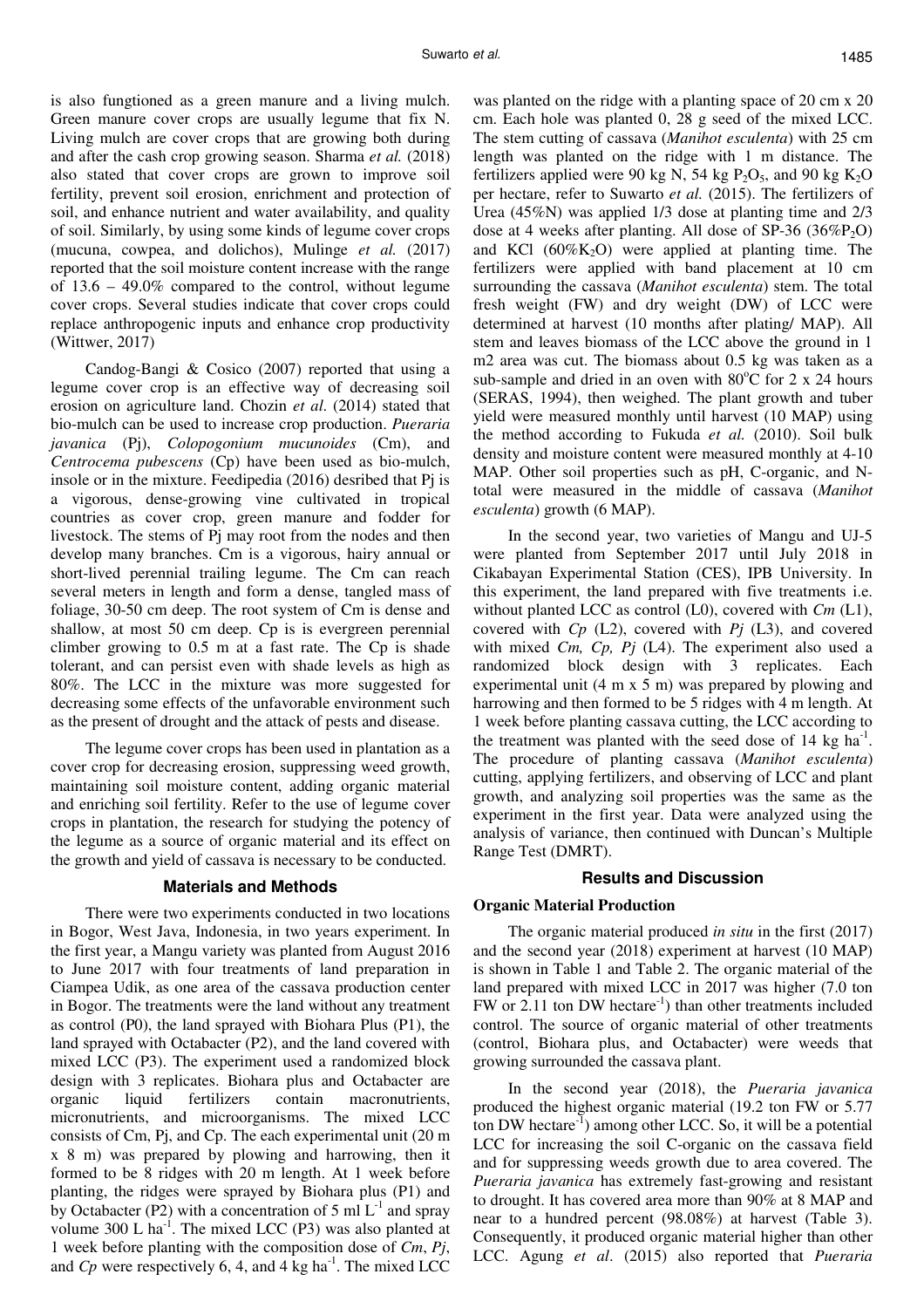*javanica* produce higher biomass dry weight than *Mucuna pruriens* and *Centrosema pubescens*.

## **Soil Bulk Density and Moisture Content**

The soil in Ciampea Udik has higher bulk density than in CES for all treatment (Table 4). It correlated to the soil C organic. On the contrary to the bulk density, the soil C organic in Ciampea Udik was lower than in CES (Table 6). The value of bulk density and soil C organic of the land that prepared with mixed LCC (2017) and also sole and mixed LCC (2018) were not significantly different from the control.

The growth of cassava (*Manihot esculenta*) was responsive to soil moisture content (SMC). The cassava that growing in the SMC  $80 - 100\%$  of field capacity (FC) was better than 60 – 80% and 40 – 60% of FC (Suwarto *et al.*, 2018). In the two years experiment (Table 5), the SMC of all treatment was upper than the permanent wilting point (19.56%). The SMC of FC was 35.64%. Table 5 shows that the SMC at 10 MAP of the land with mixed LCC in 2017 was 34.63% (97.17% of FC), it was higher than the control (27.45% or 77.02% of FC). The mixed LCC increased SMC by 26.16% compared to the control. Similarly, by using some kinds of LCC (mucuna, cowpea, and dolichos), Mulinge *et al.* (2017) reported that the SMC increase with the range of 13.6 – 49.0% compared to the control.

In the second year, due to the rainy season during the experiment, the SMC of all treatment was in the range 80 - 100% of FC. However, the nearest SMC to the FC was the land covered with *Pueraria javanica* (35.30% or 99.04% of FC). It indicated that legume cover crops could conserve SMC especially in dry season such as in 2017. Due to the fast-growing and high percentage area coverage of *Pueraria javanica*, it was better than other LCC for conserving the SMC.

# **Soil pH, C Organic and Total N**

Table 6 indicates that the soil pH of the two locations of the experiment was low, less than 5.0 or acid. The average soil C organic in Ciampea Udik (1.43%) was lower than CES (2.29%). It has correlated to the higher soil bulk density in Ciampea Udik than in CES (Table 3). The total N of soil in Ciampea Udik was at a low level (0.15%) and CES at a moderate level (0.21%).

The effect of the treatment with LCC on the soil pH, C organic, and total N was a little and did not know yet for the two experiments (Table 6). The LCC that was being grown together with cassava (*Manihot esculenta*) will be an organic material when it has been cut and returned to the soil as a residue. Then the decomposing process of the residue will contribute to the soil properties, including soil pH. Therefore, it will need additional time to know the effect of the LCC on the soil properties. To get the effect of organic material of LCC, it should be incorporated in the soil at least 30 days (Agung *et al.*, 2015). After incorporating the organic material (residue) into the soil during the time, bulk density was lower, whereas soil C organic and N total have noted to be higher than the control.

## **Plant Growth and Tuber Yield**

Table 7 indicates that at the end of growth, the plant height of cassava (*Manihot esculenta*) planted on the land with mixed LCC in 2017 was lower than with Biohara plus and Octabacter. However, it was relatively the same with control. In the second year (2018), consistently the plant height was not influenced by the kind of LCC sole and mixed. The plant height of all treatment with LCC was not significantly different compared to the control. The plant height at 8 MAP was in the range of 2.50 – 3.00 m. The length of cassava (*Manihot esculenta*) stem observed by Hamzah *et al* (2016) was in the range of 2.40 – 2.70 cm. So, the plant height in the experiment was normal.

In 2017, the leaves number response followed the plant height at early growth. However, at the end of growth (10 MAP), it was not significantly different among the treatment. In 2018, the LCC did not influence the number of leaves from the beginning to the end of cassava growth (Table 8). The average number of leaves that were higher in 2018 than 2017 was contributed from UJ-5. Genetically, UJ-5 produces more leaves number than Mangu (ILETRI, 2016). At 8 MAP Mangu produced 55.2 leaves and UJ-5 produced 112.9 leaves per plant.

Stem diameter was not significantly influenced by the LCC and other treatments in the two experiments. The stem diameter continuously increased during the growth from 2 – 10 MAP in 2017 and 2 – 8 MAP in 2018 (Table 9). The stem diameter was relatively the same at the same age in the two experiments. At the end growth, the stem diameter was normal. Hamzah *et al.* (2016) reported that the stem diameter range 2.36 – 2.87 cm.

The influence of all the treatments was also not significantly to the fresh weight of stem and leaves in 2017. The fresh weight of stem increased until 9 MAP then decreased at harvest (Figure 1A). The highest of fresh leaves was at 5 MAP then decreased (Figure 1B). The decreasing of the stem fresh weight could be related to the stem moisture content at harvest (62.4 %) which was lower than at 9 MAP (76.8%). The decreasing weight of fresh leaves correlated to the number of falling leaves. The leaves fall started at 3 MAP and increased at 5 MAP to 8 MAP. Suwarto and Abrori (2018) reported that the leaves falling of cassava was increase started at 5 MAP (26.6 leaves plant<sup>-1</sup>).

## **Tuber yield**

The number and fresh weight of tubers were not influenced by the treatments. The average of tuber number and fresh weight were 13.9 tubers and 5.7 kg plant<sup>-1</sup> in 2017 and 15.92 tubers and 4.8 kg plant-1 in 2018 (Table 10). The tuber number was normal (ILETRI 2016). Similarly, Abdullahi *et al.* (2014) reported that cassava with various planting methods produces range  $11.0-17.3$  tubers plant<sup>-1</sup>. Generally, the cassava (*Manihot esculenta*) planted with the sole LCC or mixed in the two experiments resulted in the value of yield components that were not significantly different from the control and other treatment.

Almost all variables of the soil properties during the growing together of cassava (*Manihot esculenta*) and LCC did not significantly change (Table 3, 4, and 5). Consequently, all the cassava growth variables were not significantly affected by the surrounded LCC. It means that to meet the need in improving organic material, the LCC can be grown together with cassava (*Manihot esculenta*) without competition to its growth. One problem of cover crops is not immediate benefits of using them (Sharma *et al.*, 2018). Residue from the LCC will be useful for the next cassava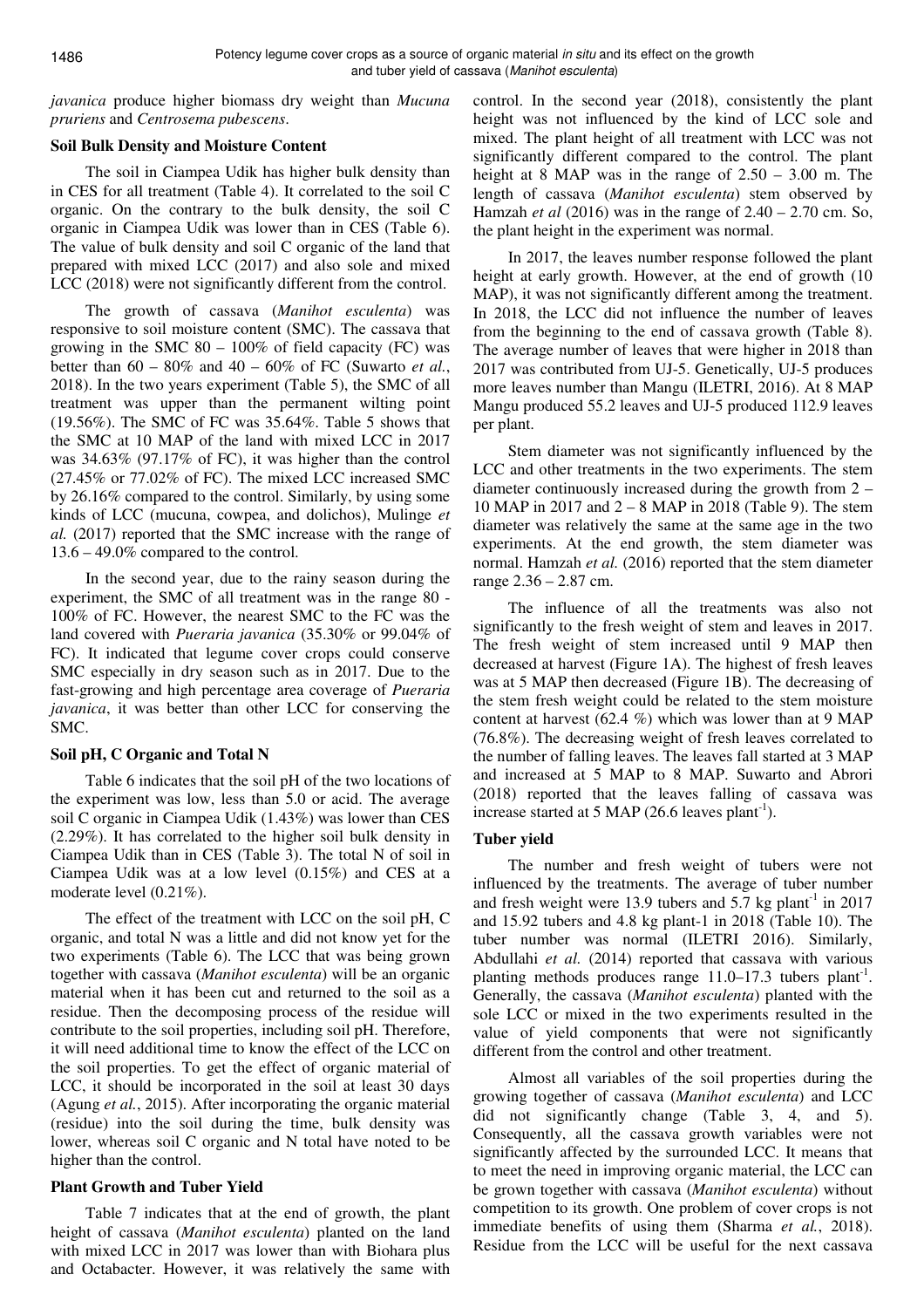(*Manihot esculenta*) planting that usually there is lag time at about 1 month between the first to the second planting.

# **Conclusions**

For producing organic material *in situ* in improving soil quality, LCC could be grown together with cassava (*Manihot esculenta*). All cassava growth variables and tuber yield were

not significantly affected by the LCC. *Pueraria javanica* was very potential for supplying organic matter and conserving the soil moisture content. To know further about the effect of LCC on the soil properties, the experiment needs to be continued by planting cassava (*Manihot esculenta*) after incorporating organic material (residue) from the LCC into the soil.

| <b>Table 1:</b> The organic material produced <i>in situ</i> in the first experiment $(2017)$ |  |  |  |
|-----------------------------------------------------------------------------------------------|--|--|--|
|-----------------------------------------------------------------------------------------------|--|--|--|

| Organic    | unit                 |         | Average $\pm$ STDev |            |                  |              |
|------------|----------------------|---------|---------------------|------------|------------------|--------------|
| matter     |                      | Control | <b>Biohara Plus</b> | Octabacter | <b>Mixed LCC</b> |              |
| Fresh      | $\rm g~m^{-1}$       | 582,3   | 515,7               | 649,0      | 702,3            | $612,3+81.0$ |
| weight     | ton $ha^{-1}$        | 5,82    | 5,16                | 6,49       | 7.02             | $6,12+0.81$  |
|            | $\rm g~m^{-1}$       | 174,7   | 154.7               | 194,7      | 210,7            | $183,7+24.3$ |
| Dry weight | ton ha <sup>-1</sup> | 1,75    | 1,55                | 1,95       | 2,11             | $1,84+0.24$  |

Note: *Cm* (*Calopogonium mucunoides)*, *Cp* (*Centrosema pubescens)*, *Pj* (*Pueraria javanica)*; Mixed LCC consisted of *Cm, Cp* and *Pj*

**Table 2 :** The organic material produced *in situ* in the second experiment (2018)

| Organic | Unit                 |         |       | Treatment |        |           |                            |  |  |
|---------|----------------------|---------|-------|-----------|--------|-----------|----------------------------|--|--|
| matter  |                      | Control | Cm    | Cр        | Pi     | Mixed LCC | Average <sup>+</sup> STDev |  |  |
| Fresh   | g m                  | Nd      | 961,4 | 417,4     | 1924,7 | 1176,2    | 1119,9+624.4               |  |  |
| wight   | ton ha <sup>-1</sup> | Nd      | 9,61  | 4,17      | 19,25  | 11,76     | $11,2+6.2$                 |  |  |
| Dry     | $\rm g~m^{-1}$       | Nd      | 288,4 | 125,2     | 577,4  | 352,9     | 335,98+187.32              |  |  |
| weight  | $ton ha^{-1}$        | Nd      | 2,88  | 1,25      | 5,77   | 3,53      | $3,36+1.87$                |  |  |

Note: nd = no data; *Cm* (*Calopogonium mucunoides)*, *Cp (Centrosema pubescens)*, *Pj (Pueraria javanica*)*;* Mixed LCC consisted of *Cm, Cp*  and *Pj* 

**Table 3 :** The percentage of cassava area coverage by LCC in the second experiment (2018)

| <b>Plant</b> age |                   |                        | <b>Treatment</b>      |         |                    |
|------------------|-------------------|------------------------|-----------------------|---------|--------------------|
| (MAP)            | Contol            | $\mathbf{C}\mathbf{m}$ | Cр                    | Pj      | Mixed LCC          |
|                  |                   |                        | Area coverage $(\% )$ |         |                    |
|                  | 0.00c             | 19.17a                 | 9.17b                 | 15.25ab | 15.17ab            |
|                  | 0.00 <sub>b</sub> | 35.08a                 | 22.83a                | 25.63a  | 27.08a             |
| 4                | 0.00c             | 44.50a                 | 30.00b                | 32.33b  | 33.17b             |
|                  | 0.00c             | 40.67a                 | 25.67b                | 40.42a  | 40.67a             |
| 6                | 0.00d             | 42.91ab                | 18.87c                | 53.92a  | 36.08b             |
|                  | 0.00d             | 59.50ab                | 22.00c                | 63.75a  | 46.25 <sub>b</sub> |
| 8                | 0.00d             | 77.33b                 | 38.00c                | 90.91a  | 75.33b             |
| 9                | 0.00d             | 68.83b                 | 38.58c                | 93.33a  | 74.92b             |
| 10               | 0.00c             | 44.33b                 | 39.33b                | 98.08a  | 84.83a             |

Note: Figures in the same row and the same year followed by the same letter were not significantly different based on Duncan Multiple Range Test at 5% level; MAP = month after planting, *Cm* (*Calopogonium mucunoides)*, *Cp* (*Centrosema pubescens)*, *Pj (Pueraria javanica)* 

|  |  |  | <b>Table 4 :</b> The response of soil bulk density to the treatment in the two years (2017 and 2018) experiment |
|--|--|--|-----------------------------------------------------------------------------------------------------------------|
|  |  |  |                                                                                                                 |

|              |                       | First year $(2017)$ |            |                     |              |        | Second year (2018) |                       |       |                     |
|--------------|-----------------------|---------------------|------------|---------------------|--------------|--------|--------------------|-----------------------|-------|---------------------|
| Plant        |                       |                     | Treatment  |                     | Plant        |        |                    | Treatment             |       |                     |
| age<br>(MAP) | Contol                | Biohara<br>Plus     | Octabacter | Mixed<br><b>LCC</b> | age<br>(MAP) | Contol | Cm                 | Cp                    | Pj    | Mixed<br><b>LCC</b> |
|              | Bulk density (g cm-3) |                     |            |                     |              |        |                    | Bulk density (g cm-3) |       |                     |
| 4            | 0.94a                 | 0,93a               | 0.94a      | 0.95a               | 4            | 0.81a  | 0.83a              | 0.78a                 | 0.82a | 0.76a               |
|              | 0,95a                 | 0.95a               | 0,95a      | 0.95a               |              | 0.85a  | 0.82a              | 0.79a                 | 0.85a | 0.82a               |
| 6            | 0,94a                 | 0.95a               | 0,95a      | 0,96a               | 6            | 0.82a  | 0.81a              | 0.78a                 | 0.81a | 0.79a               |
|              | 1,08a                 | 1,00a               | 1,05a      | 1,09a               |              | 0.80a  | 0.84a              | 0.80a                 | 0.82a | 0.80a               |
| 8            | 0.94a                 | 0.94a               | 0.93a      | 0.99a               | 8            | 0.81a  | 0.81a              | 0.77a                 | 0.81a | 0.79a               |
| 9            | 0,96a                 | 0.97a               | 0.95a      | 0.97a               | 9            | 0.84a  | 0.80a              | 0.80a                 | 0.80a | 0.79a               |
| 10           | 1,07a                 | 0.99 <sub>b</sub>   | 1,07a      | 1,04ab              | 10           | 0.81a  | 0.82a              | 0.78a                 | 0.84a | 0.76a               |

Note: Figures in the same row and the same year followed by the same letter were not significantly different based on Duncan Multiple Range Test at 5% level; *Cm* (*Calopogonium mucunoides)*, *Cp* (*Centrosema pubescens)*, *Pj (Pueraria javanica)*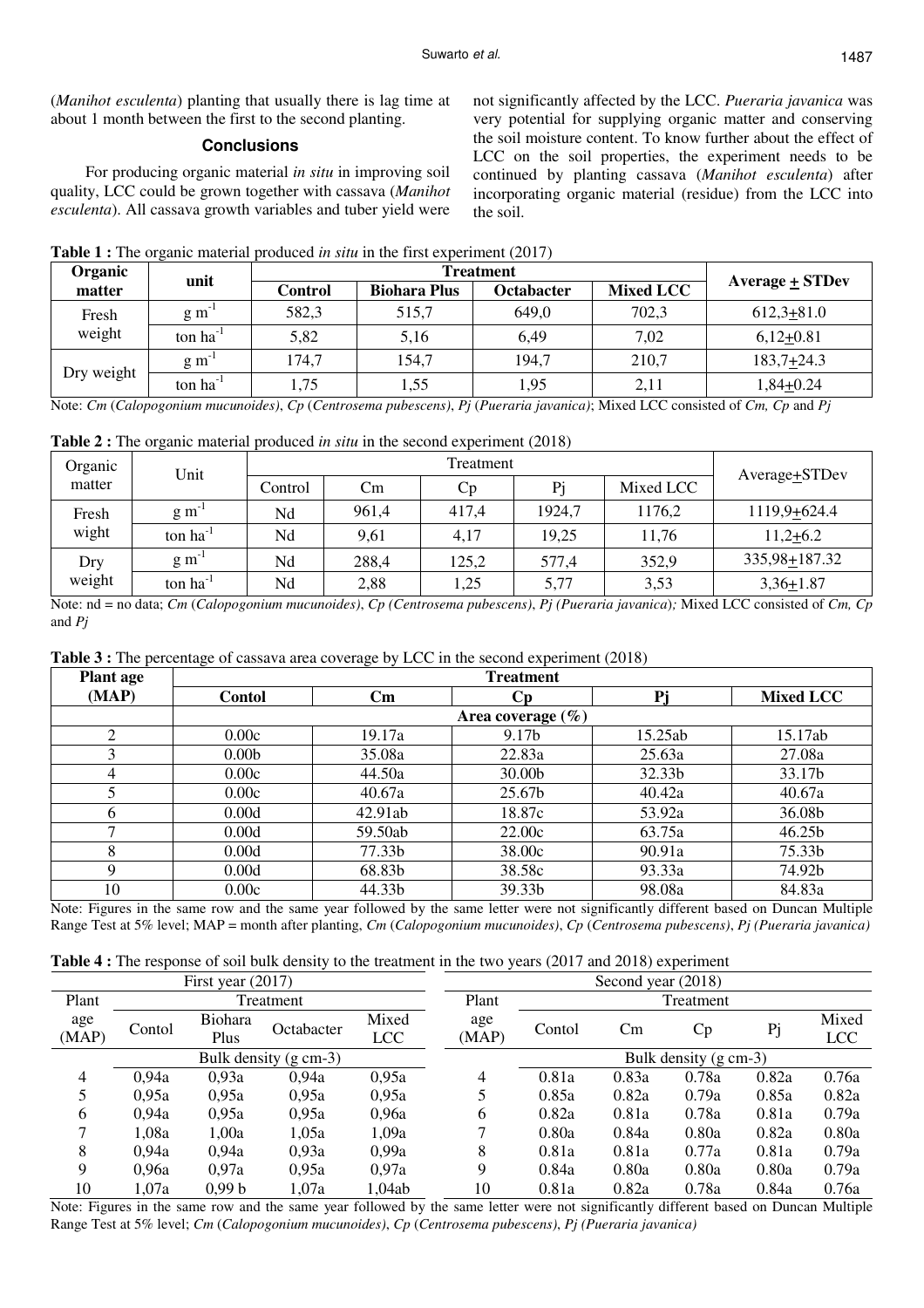|                |                              | First year $(2017)$ |            |                     |           |        | Second year (2018) |                             |        |              |
|----------------|------------------------------|---------------------|------------|---------------------|-----------|--------|--------------------|-----------------------------|--------|--------------|
| Plant          |                              |                     | Treatment  |                     | Plant age |        |                    | Treatment                   |        |              |
| age<br>(MAP)   | Contol                       | Biohara<br>Plus     | Octabacter | Mixed<br><b>LCC</b> | (MAP)     | Contol | Cm                 | Cp                          | Pj     | Mixed<br>LCC |
|                | Soil moiture content $(\% )$ |                     |            |                     |           |        |                    | Soil moiture content $(\%)$ |        |              |
| $\overline{4}$ | 20,62a                       | 22,39a              | 21,22a     | 21,89a              | 4         | 28.90a | 29.58a             | 28.43a                      | 28.41a | 26.18a       |
| 5              | 22,91a                       | 22.91a              | 22,64a     | 21,89a              |           | 35.70a | 35.81a             | 35.06a                      | 35.86a | 34.47a       |
| 6              | 23.45a                       | 22,08a              | 22,97a     | 21,33a              | 6         | 32.71a | 31.20a             | 30.38a                      | 30.46a | 30.38a       |
|                | 26,51a                       | 32,84a              | 30,06a     | 24,98a              |           | 32.54a | 33.99a             | 33.40a                      | 34.23a | 33.84a       |
| 8              | 25,15a                       | 25,67a              | 23,38a     | 22,32a              | 8         | 33.37a | 34.04a             | 33.40a                      | 34.33a | 31.77a       |
| 9              | 23,19a                       | 23,45a              | 22,23a     | 23,93a              | 9         | 19.11a | 20.68a             | 20.87a                      | 22.42a | 21.03a       |
| 10             | 27.45a                       | 31,84a              | 32.27b     | 34,63ab             | 10        | 32.22b | 32.61b             | 31.64b                      | 35.30a | 31.76b       |

**Table 5 :** The response of soil moisture content to the treatment in the two years (2017 and 2018) experiment.

Note: Figures in the same row and the same year followed by the same letter were not significantly different based on Duncan Multiple Range Test at 5% level; *Cm* (*Calopogonium mucunoides)*, *Cp* (*Centrosema pubescens)*, *Pj (Pueraria javanica)*

|             |              |                 | Table 6 : The response of chemichal soil properties to the treatment at 6 MAP in the two years (2017 and 2018) experiment |                 |
|-------------|--------------|-----------------|---------------------------------------------------------------------------------------------------------------------------|-----------------|
| Year of the | Treatment    | pH H20          | Walkey & Black Soil                                                                                                       | Kjedhal N-Total |
| experiment  |              |                 | C-org $(\% )$                                                                                                             | $(\%)$          |
|             | Contol       | 4.25            | 1,67                                                                                                                      | 0,15            |
| 2017        | Biohara Plus | 4.43            | 1,41                                                                                                                      | 0,16            |
|             | Octabacter   | 4.33            | 1,24                                                                                                                      | 0,13            |
|             | Mixed LCC    | 4.66            | 1,38                                                                                                                      | 0,14            |
|             | Average      | $4.42 \pm 0.18$ | $1.43 \pm 0.18$                                                                                                           | $0.15+0.01$     |
|             | Contol       | 4.54            | 2,29                                                                                                                      | 0,22            |
|             | Cm           | 4.53            | 2,31                                                                                                                      | 0,21            |
| 2018        | Cp           | 4.88            | 2,38                                                                                                                      | 0,22            |
|             | Pi           | 4.71            | 2,25                                                                                                                      | 0,21            |
|             | Mixed LCC    | 4.75            | 2,26                                                                                                                      | 0,21            |
|             | Average      | $4.68 + 0.15$   | $2.29 + 0.05$                                                                                                             | $0.21 + 0.01$   |

Note: *Cm* (*Calopogonium mucunoides)*, *Cp* (*Centrosema pubescens)*, *Pj (Pueraria javanica)*

Table 7 : The response of plant height of cassava to the treatment in the two years (2017 and 2018) experiment.

|       | First year $(2017)$ |         |                   |                    |       |                | Second year (2018) |                   |         |            |
|-------|---------------------|---------|-------------------|--------------------|-------|----------------|--------------------|-------------------|---------|------------|
| Plant |                     |         | Treatment         |                    | Plant |                |                    | Treatment         |         |            |
| age   |                     | Biohara |                   | Mixed              | age   |                |                    |                   |         | Mixed      |
| (MAP) | Contol              | Plus    | Octabacter        | <b>LCC</b>         | (MAP) | Contol         | Cm                 | Cp                | Pj      | <b>LCC</b> |
|       |                     |         | Plant hegiht (cm) |                    |       |                |                    | Plant hegiht (cm) |         |            |
| 2     | 34.3 <sub>b</sub>   | 38.0a   | 40,8a             | 33,6 b             | 2     | 26.77a         | 25.83a             | 25.90a            | 26.53a  | 26.42a     |
| 3     | 113.8 <sub>b</sub>  | 125.6a  | 126.8a            | 111.0 <sub>b</sub> | 3     | 69.46a         | 67.79a             | 70.73a            | 64.27a  | 70.12a     |
| 4     | 153.0 <sub>b</sub>  | 162.7a  | 161.3a            | 142.3c             | 4     | 117.25a        | 117.43a            | 121.27a           | 111.56a | 120.39a    |
| 5     | 194.6 b             | 206.9a  | 203.4a            | 186.3c             |       | 170.23a        | 168.58a            | 175.42a           | 163.55a | 175.95a    |
| 6     | 221.3 <sub>b</sub>  | 231.2a  | 231.9a            | 211.8c             | 6     | 201.75a        | 195.37a            | 207.77a           | 194.89a | 203.88a    |
| 7     | 260.9 <sub>b</sub>  | 273.9a  | 274.5a            | 251.4 b            |       | 227.60a        | 228.63a            | 234.08a           | 220.82a | 234.86a    |
| 8     | 292.4 ab            | 302.9a  | 301,7 a           | 281,2 b            | 8     | 257.57a        | 252.07a            | 260.53a           | 243.33a | 259.47a    |
| 9     | 328.0 ab            | 332.2 a | 331.4 a           | 312.0 <sub>b</sub> | 9     | N <sub>0</sub> | no                 | No.               | no      | no         |
| 10    | 372,2 ab            | 380.0 a | 383,8 a           | 357.7 b            | 10    | No             | no                 | No                | no      | no         |

Note: Figures in the same row and the same year followed by the same letter were not significantly different based on Duncan Multiple Range Test at 5% level; MAP = month after planting, *Cm* (*Calopogonium mucunoides)*, *Cp* (*Centrosema pubescens)*, *Pj (Pueraria javanica),* no*=* not observed

|  |  |  |  |  |  |  |  | <b>Table 8</b> : The response of leaves number of cassava to the treatment in the two years (2017 and 2018) experiment |  |
|--|--|--|--|--|--|--|--|------------------------------------------------------------------------------------------------------------------------|--|
|--|--|--|--|--|--|--|--|------------------------------------------------------------------------------------------------------------------------|--|

|                |        | First year $(2017)$    |                                     |                     |              |        |       | Second year (2018)                   |       |                     |
|----------------|--------|------------------------|-------------------------------------|---------------------|--------------|--------|-------|--------------------------------------|-------|---------------------|
| Plant          |        |                        | Treatment                           |                     | Plant        |        |       | Treatment                            |       |                     |
| age<br>(MAP)   | Contol | <b>Biohara</b><br>Plus | Octabacter                          | Mixed<br><b>LCC</b> | age<br>(MAP) | Contol | Cm    | Cp                                   | Pj    | Mixed<br><b>LCC</b> |
|                |        |                        | Number of leaves plant <sup>1</sup> |                     |              |        |       | Number of leaves plant <sup>-1</sup> |       |                     |
| $\overline{2}$ | 14,2 b | $15,1$ ab              | 15,8a                               | $15,0$ ab           | 2            | 13.9a  | 13.7a | 13.2a                                | 13.4a | 13.8a               |
| 3              | 32,4a  | 33.3a                  | 32,5a                               | 33,1a               | 3            | 46.9a  | 46.2a | 45.9a                                | 43.9a | 47.2a               |
| 4              | 36,3a  | 36,3a                  | 35,6a                               | 35,8a               | 4            | 80.0a  | 81.6a | 78.1a                                | 75.7a | 81.2a               |
| 5              | 44,3 a | 43,6a                  | 42,0a                               | 43.9a               | 5            | 93.9a  | 95.9a | 90.7a                                | 85.2a | 97.3a               |
| 6              | 45,2a  | 44,5 a                 | 43,3a                               | 44,7 a              | 6            | 99.3a  | 98.4a | 95.5a                                | 91.4a | 105.4a              |
| 7              | 43,2ab | 44,4 a                 | 44,6 a                              | 41.3 <sub>b</sub>   | 7            | 90.4a  | 89.6a | 88.9a                                | 77.4a | 97.8a               |
| 8              | 43,2ab | 44.8 a                 | 44,2a                               | 41,6 b              | 8            | 80.5a  | 78.9a | 85.1a                                | 70.8a | 85.1a               |
| 9              | 49.2 a | 49,7 a                 | 48,6 a                              | 45,0 b              | 9            | no     | no    | no                                   | no    | No                  |
| 10             | 42,2a  | 40.3a                  | 38,2 a                              | 40.3a               | 10           | no     | no    | no                                   | no    | No                  |

Note: Figures in the same row and the same year followed by the same letter were not significantly different based on Duncan Multiple Range Test at 5% level; MAP = month after planting, *Cm* (*Calopogonium mucunoides)*, *Cp* (*Centrosema pubescens)*, *Pj (Pueraria javanica)*  no= not observed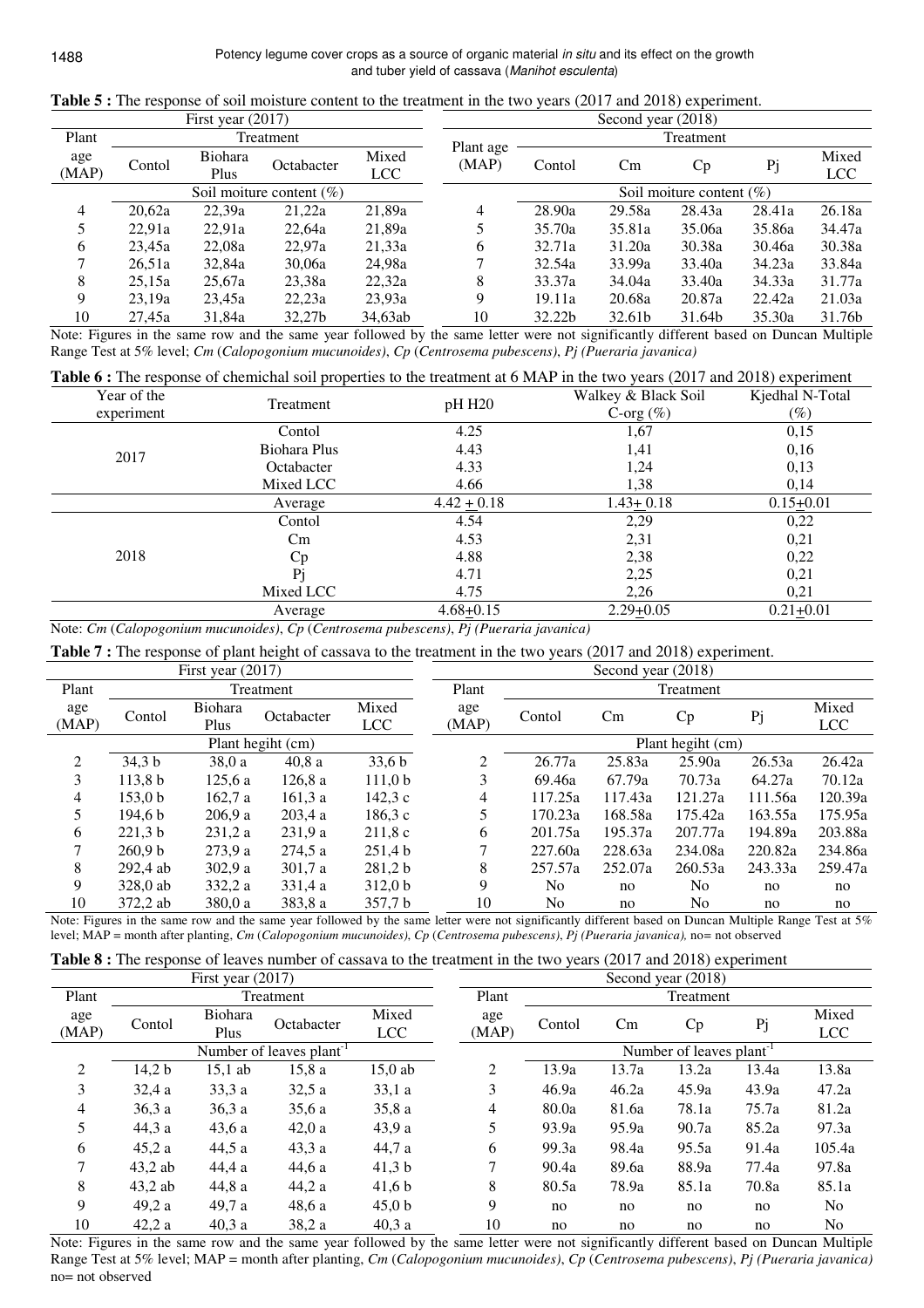|                |        | First year $(2017)$ |                    |                     |                |        |       | Second year (2018) |                |                     |
|----------------|--------|---------------------|--------------------|---------------------|----------------|--------|-------|--------------------|----------------|---------------------|
| Plant          |        |                     | Treatment          |                     | Plant          |        |       | Treatment          |                |                     |
| age<br>(MAP)   | Contol | Biohara<br>Plus     | Octabacter         | Mixed<br><b>LCC</b> | age<br>(MAP)   | Contol | Cm    | Cp                 | Pj             | Mixed<br><b>LCC</b> |
|                |        |                     | Stem diameter (cm) |                     |                |        |       | Stem diameter (cm) |                |                     |
| $\overline{2}$ | 1,03a  | 1,03a               | 1,03a              | 1,04a               | $\overline{2}$ | 1,33a  | 1,29a | 1,33a              | 1,31a          | 1,33a               |
| 3              | 1,88a  | 1,97a               | 1,88a              | 1,91a               | 3              | 2,04a  | 1,99a | 2,07a              | 2,01a          | 1,99a               |
| $\overline{4}$ | 2,28a  | 2,28a               | 2,18a              | 2,23a               | 4              | 2,36a  | 2,31a | 2,42a              | 2,34a          | 2,41a               |
| 5              | 2,60a  | 2,61a               | 2,50a              | 2,55a               | 5              | 2,67a  | 2,58a | 2,78a              | 2,67a          | 2,74a               |
| 6              | 2,72a  | 2,72a               | 2,61a              | 2,66a               | 6              | 2,79a  | 2.67a | 2,85a              | 2,72a          | 2,83a               |
| ⇁              | 2,83a  | 2.81a               | 2,77a              | 2,79a               | 7              | 2,84a  | 2,73a | 2,89a              | 2,81a          | 2,89a               |
| 8              | 2,92a  | 2.90a               | 2,87a              | 2,89a               | 8              | 2,96a  | 2,83a | 2.97a              | 2.91a          | 3,02a               |
| 9              | 3,00a  | 2,99a               | 2,98a              | 2,97a               | 9              | No     | No    | no                 | No             | no                  |
| 10             | 3.09a  | 3.08a               | 3.07a              | 3.07a               | 10             | No     | No    | no                 | N <sub>0</sub> | no                  |

**Table 9 :** The response of stem diameter of cassava to the treatment in the two years (2017) and 2018) experiment

Note: Figures in the same row and the same year followed by the same letter were not significantly different based on Duncan Multiple Range Test at 5% level; MAP = month after planting, *Cm* (*Calopogonium mucunoides)*, *Cp* (*Centrosema pubescens)*, *Pj (Pueraria javanica*), no= not observed

**Table 10 :** The response of tuber yield of cassava to the treatment in the two years (2017) and 2018) experiment

| First year $(2017)$ |                              |                                                           |                  | Second year (2018)      |                              |                                                           |                  |
|---------------------|------------------------------|-----------------------------------------------------------|------------------|-------------------------|------------------------------|-----------------------------------------------------------|------------------|
| Treatment           | No. of<br>tuber per<br>plant | Fresh<br>weight of<br>tuber (kg)<br>plant <sup>-1</sup> ) | Harvest<br>index | <b>Treatment</b>        | No. of<br>tuber per<br>plant | Fresh<br>weight of<br>tuber $(kg)$<br>plant <sup>-1</sup> | Harvest<br>index |
| Control             | 14,1a                        | 5,9a                                                      | 0.6a             | Control                 | 16,0a                        | 5,2a                                                      | 0,6a             |
| Biohara Plus        | 14,1a                        | 5,2a                                                      | 0,6a             | Calopogonium mucunoides | 14,7a                        | 4,9a                                                      | 0,6a             |
| Octabacter          | 13,3a                        | 5,5a                                                      | 0,6a             | Centrosema pubescen     | 16,9a                        | 4,7a                                                      | 0,6a             |
| Mixed LCC           | 14,0a                        | 6,0a                                                      | 0.6a             | Pueraria japanica       | 15,8a                        | 4,5a                                                      | 0,6a             |
|                     |                              |                                                           |                  | Mixed LCC               | 16,2a                        | 4,8a                                                      | 0,6a             |
| Average             | 13,9                         | 5,7                                                       | 0,6              | Average                 | 15,9                         | 4,8                                                       | 0,6              |

Note: Figures in the same row and the same year followed by the same letter were not significantly different based on Duncan Multiple Range Test at 5% level; MAP = month after planting



**Fig. 1 :** The response of cassava growth variables to the treatments on land preparation: stem fresh weight of stem (A), fresh weight of leaves (B) in the first experiment (2017);  $MAP =$  month after planting

#### **References**

- Abdullahi N.; Sidik, J.B.; Ahmed, O.H. and Zakariah, M.H. (2014). Effect of planting methods on growth and yield of cassava (*Manihot esculenta* Crantz) grown with polythene-covering. Journal of Experimental Biology and Agricultural Sciences. 1 (7): 480-487.
- Agung, I.G.A.M.S.; Sardiana, K. and Nurjaya, I.G.M.O. (2015). Biomass of Various Tropical Legume Cover Crops Increase Soil Quality of Dryland Soils in Badung Bali, Indonesia. Journal of Biology, Agriculture and Healthcare, 5(4): 27-35.
- Candog-Bangi, J. and Cosico, W.C. (2007). Corn yield and soil properties in Cotabato as influenced by the living mulch *Arachis pintoi*. Philipp. J. Crop. Sci. 32:56-68.
- Chozin, M.A.; Kartika, J.G. and Baharudin, R. (2014). The use of Arachis pintoi as bio-mulch in tomato cultivation. J. Hort. Indonesia. 4(3):168-174.
- Feedipedia. 2016. Animal feed resouces and information system. Retrieved on June 9: 2019 from:
- Fließbach, A.; Oberholzer, H.; Gunst, L. and Mader, P. (2007). Soil organic material and biological soil quality indicators after 21 years of organic and conventional